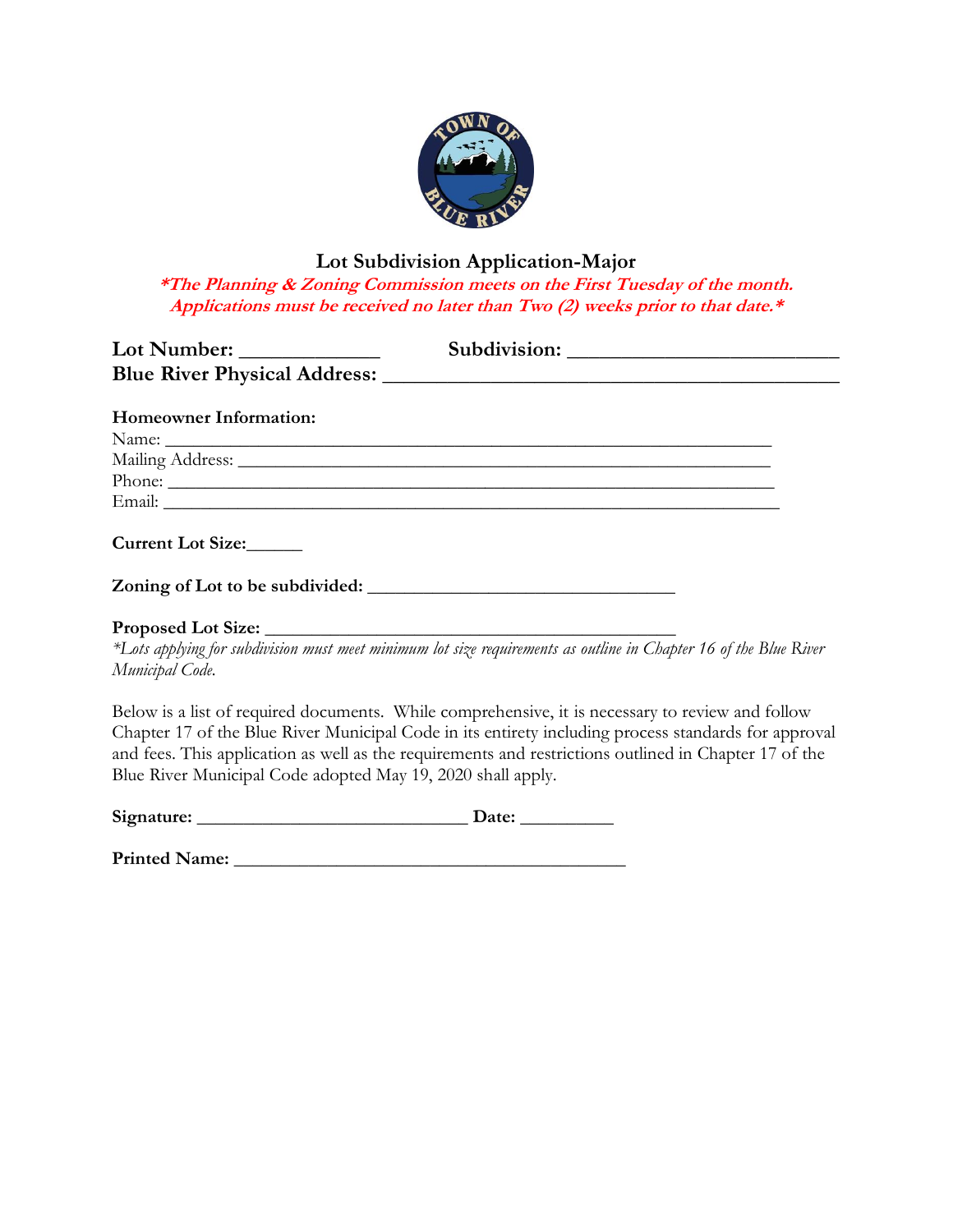### **Major Subdivision**

Definition: A "major subdivision" is any division of land that is not defined as a "minor subdivision," a "plat amendment," a "plat vacation," or a "plat correction" as these phrases are defined by these Subdivision Regulations

# **Sufficiency of applications**

All plans, reports, maps and other information required for any plan or plat must be complete, legible, and submitted by the deadlines established by these Subdivision Regulations or deadlines established during the review process. A failure of the application to meet the requirements of these Subdivision Regulations or any applicable deadline shall delay the processing of the application until the application is sufficient and complete. The Town shall not process or schedule the processing of any application which is found to be incomplete.

# **Preliminary Plan-Contents of Application**

Except where the Town Manager approves the submission of electronic copies, the applicant shall submit to the Town twenty-five (25) copies of all preliminary plan application materials. The Town Manager may request additional copies of documents larger than eight and one-half by eleven (8 1/2 x 11) inches where necessary to provide sufficient documentation for unanticipated referrals. The following submittals, materials, and information shall comprise a complete application for preliminary plan review:

- (a) A completed application in the form approved by the Town;
- (b) Payment of all required application fees and any review fee deposit;
- (c) Documentation of ownership, liens and encumbrances;
- (d) A legal description of the property proposed to be subdivided prepared by a licensed registered Colorado land surveyor;
- (e) A list of the names and mailing addresses, as this information appears of record with the Summit County assessor's office, of all owners of adjacent property to the property proposed for subdivision; and
- (g) Preliminary Plan. The preliminary plan shall be prepared at a scale of one-inch equals one twenty (20) feet and shall be prepared, drawn, signed and stamped by a currently registered Colorado land surveyor. The size of the map sheet shall be twenty-four by thirty-six  $(24 \times$ 36) inches. Other scales may be authorized in writing by the Town Manager for larger, lowerdensity developments provided that the necessary data can be clearly and accurately shown. Where the required data cannot be clearly shown on one plan sheet, additional plan sheets of the same size may be used with easily identifiable match lines. The preliminary plan shall include or illustrate:
	- 1. A general vicinity map of the subdivision illustrating the subdivision's location within the Town and showing major streets;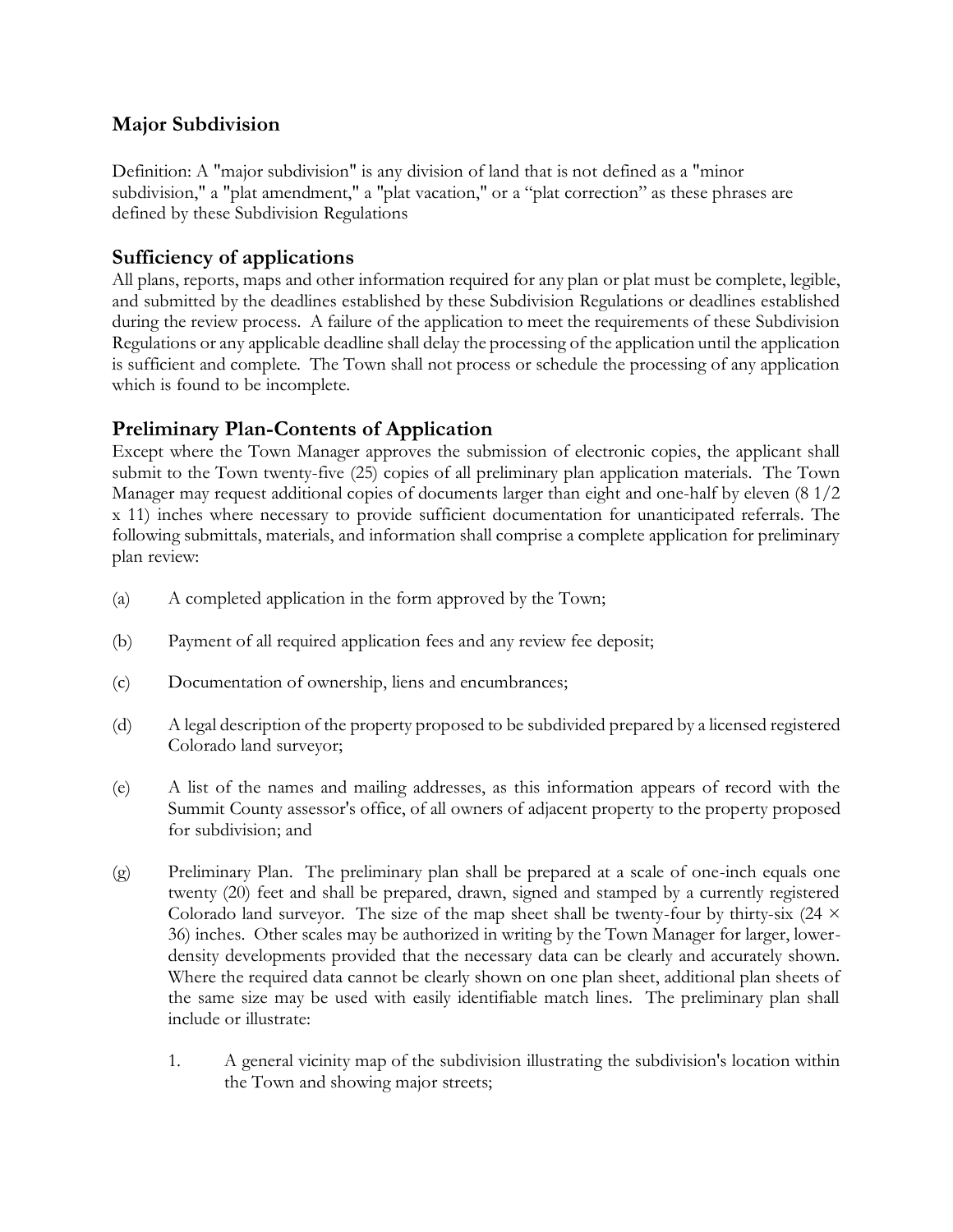- 2. A title that prominently identifies the proposed name of the subdivision together with the phrase "preliminary plan;"
- 3. Topography at vertical intervals of five feet where the average cross-slope of the subdivision is more than ten (10) percent and at vertical intervals of two feet where the average cross-slope of the subdivision is less than ten (10) percent. Elevation data shall be based on current United States Geological Survey datum and, the benchmarks used shall be identified on the plan;
- 4. Date of preparation, map scale, north arrow and revision box;
- 5. Name, address and telephone number of the applicant, land owner(s), planner, engineer and surveyor;
- 6. Subdivision names and lot owners' names for property within any adjacent subdivision(s), unsubdivided tracts with owner's names, and all public lands with the agency name. The approximate location of lot lines within adjacent subdivision for lots adjacent to the proposed subdivision;
- 7. Zoning classifications of property adjacent to the property proposed for subdivision;
- 8. Proposed names of any new streets;
- 9. Location and principal dimensions of all existing streets, pedestrian ways, alleys, easements, irrigation ditches and laterals, both of record and apparent from inspection of the property within or adjacent to the proposed subdivision;
- 10. Location and size of existing utilities within or adjacent to the tract to be subdivided, including water, sewer, electric, gas and phone lines (utilities may be illustrated on a separate map at a matching scale as used for the preliminary plan);
- 11. Locations of streams, ditches, ponds, and other water features, including direction of flow, high water elevations, and the location and extent of those areas subject to inundation by the one hundred (100)-year frequency storm;
- 12. Location and description of significant existing and proposed vegetation and landscaping;
- 13. Location and dimensions of all proposed lots, blocks, and outlots. Lots and blocks shall be numbered. All outlots shall be lettered in alphabetical order;
- 14. Location, dimensions, and areas expressed in acres and as a percent of the total project area of all proposed streets, off-street parking areas, pedestrian ways, bike paths and equestrian ways, alleys, easements and other public ways, and building setback lines;
- 15. Location and dimensions in acreage and as a percent of the total of all property proposed to be set aside for park and/or open space purposes, or other private reservations;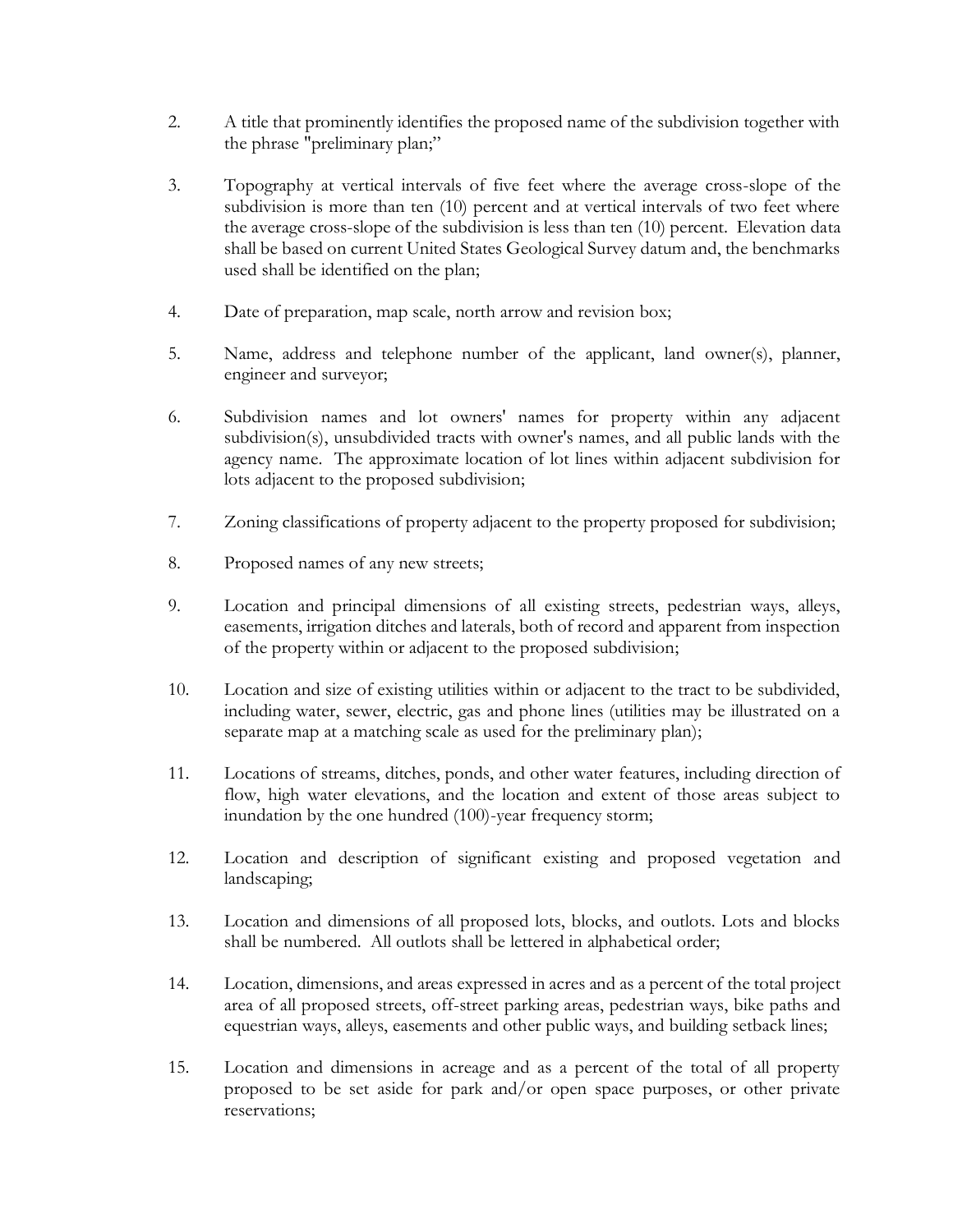- 16. Location and types of any existing structures;
- 17. Location, alignment, profiles, and cut and fill slope intercepts for streets and driveways for subdivisions with any slope area(s) of ten (10) percent or greater; and
- 18. Location of proposed or required exterior lighting (streetlights, parking lots) and signs, including subdivision monument or entry signs.
- (h) Written Statement. A written statement addressing the following:
	- 1. Any additional or supplemental information necessary to meet the content requirements of the preliminary plan in subsection (g) of this section that is not thoroughly shown on the preliminary plan;
	- 2. A description of the overall development concept, purpose and function of the proposed subdivision. If the property is or will be residentially zoned, the description shall include representations concerning the proposed quality and styles of residential structures, anticipated sales price ranges, and amenities;
	- 3. Environmental considerations, including but not limited to, unstable slopes/rock fall zones, related geologic factors, flood plains and wetlands, and alignment of structures and improvements to take into consideration climatic conditions and high groundwater areas;
	- 4. Unique site characteristics not common to other properties, including any natural and man-made features and/or hazards that may affect the development;
	- 5. A phasing plan and development schedule for the construction and/or installation of streets, utilities, buildings and landscaping;
	- 6. A supplement to the drainage plan describing how the applicant proposes to mitigate potential drainage, erosion and water retention or storage problems that may result from development;
	- 7. Statements explaining the nature of all easements and reservations, if any;
	- 8. A parks and open space plan documenting types of space (public, private, common areas), proposed uses, development in sequence with the phasing plan, and administrative and maintenance responsibilities;
	- 9. A general description of the purpose and nature of covenants, homeowners' association, or other contemplated private or contractual restrictions on the use, character and maintenance of the subdivision;
	- 10. If the subdivision will permit commercial, business, or industrial use, a description of the nature of the use, the trade area, and anticipated employment base shall be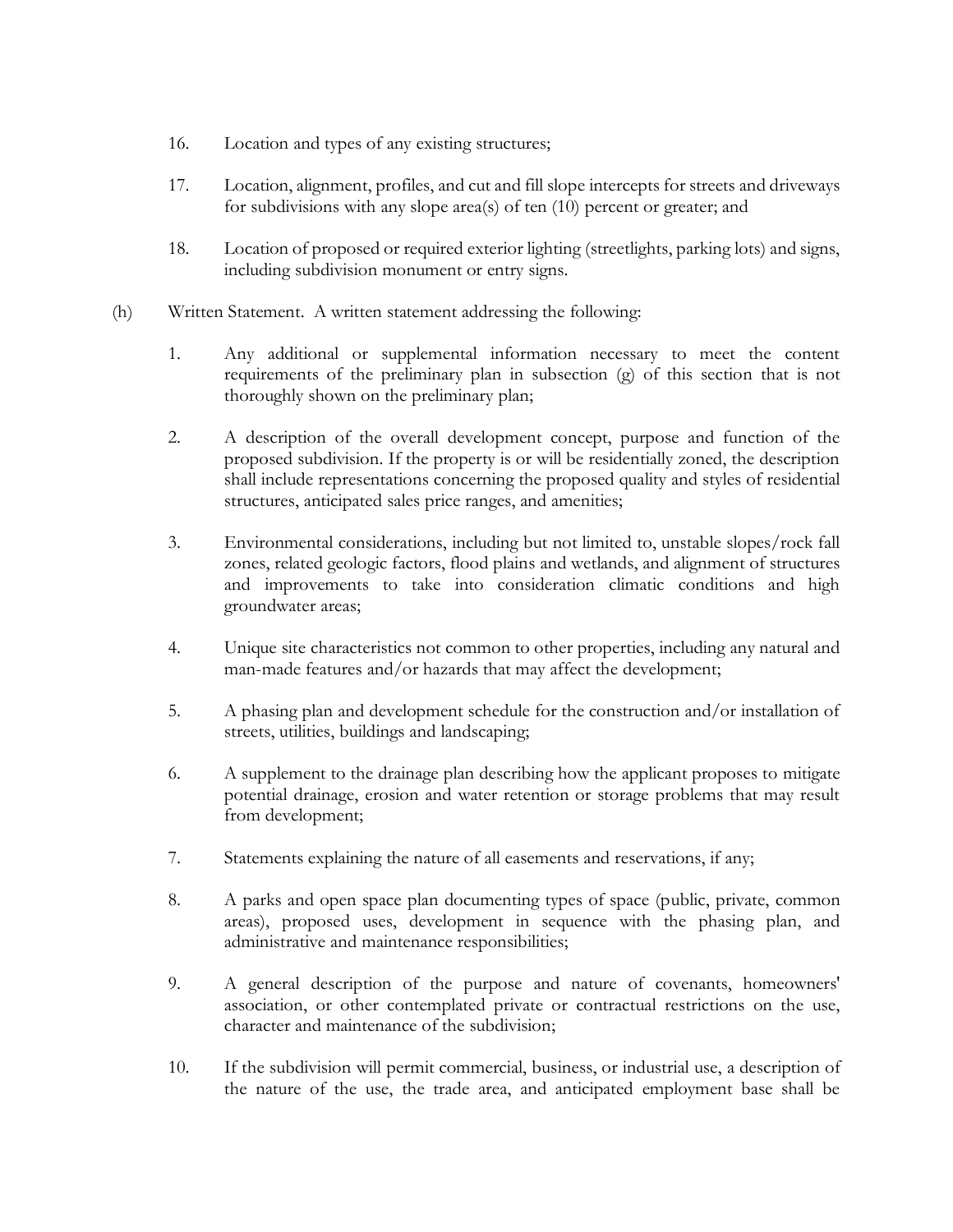submitted in sufficient detail to demonstrate the economic viability of the proposed use.

- (i) Reports and Studies. The following preliminary reports and studies shall be prepared by a qualified professional at the applicant's cost and submitted with the application:
	- 1. Preliminary Drainage Report and Grading Plan. The drainage plan shall include a contour map marked to show existing drainage basins, flow patterns, concentration points, approximate runoff quantities and velocities and all existing natural and manmade features affecting site drainage and location of on-site and off-site surface water detention facilities and any easements for conveyance of surface water;
	- 2. Preliminary soils report;
	- 3. Preliminary utility plan for delivery of water, sewer and electric services to and throughout the property;
	- 4. Preliminary traffic impact analysis including an evaluation of the vehicular and pedestrian traffic patterns, together with estimated trips per day, for roads within the subdivision and for all routes leading from the subdivision and connecting to highway and arterial roads.
	- 5. Additional Information. The applicant shall provide other information requested by the Planning Commission or Town Board that may be necessary to adequately review the proposal for conformance with the applicable requirements.

#### **Final Plat-Contents of Application**

Except where the Town Manager approves the submission of electronic copies, the applicant shall submit to the Town twenty-five (25) copies of all final plat application materials. The Town Manager may request additional copies of documents larger than eight and one-half by eleven  $(8 \frac{1}{2} \times 11)$ inches where necessary to provide sufficient documentation for unanticipated referrals. A final plat application may be submitted for all or any logical portion of property described in an approved and valid preliminary plan. The following submittals, materials and information shall comprise a complete application for final plat review:

- 1. A completed application in the form approved by the Town;
- 2. Payment of all required application fees and any review fee deposit;
- 3. Documentation of ownership, liens and encumbrances;
- 4. A legal description of the property proposed to be subdivided prepared by a licensed registered Colorado land surveyor;
- 5. A list of the names and mailing addresses, as this information appears of record with the Summit County assessor's office, of all owners of adjacent property to the property proposed for subdivision;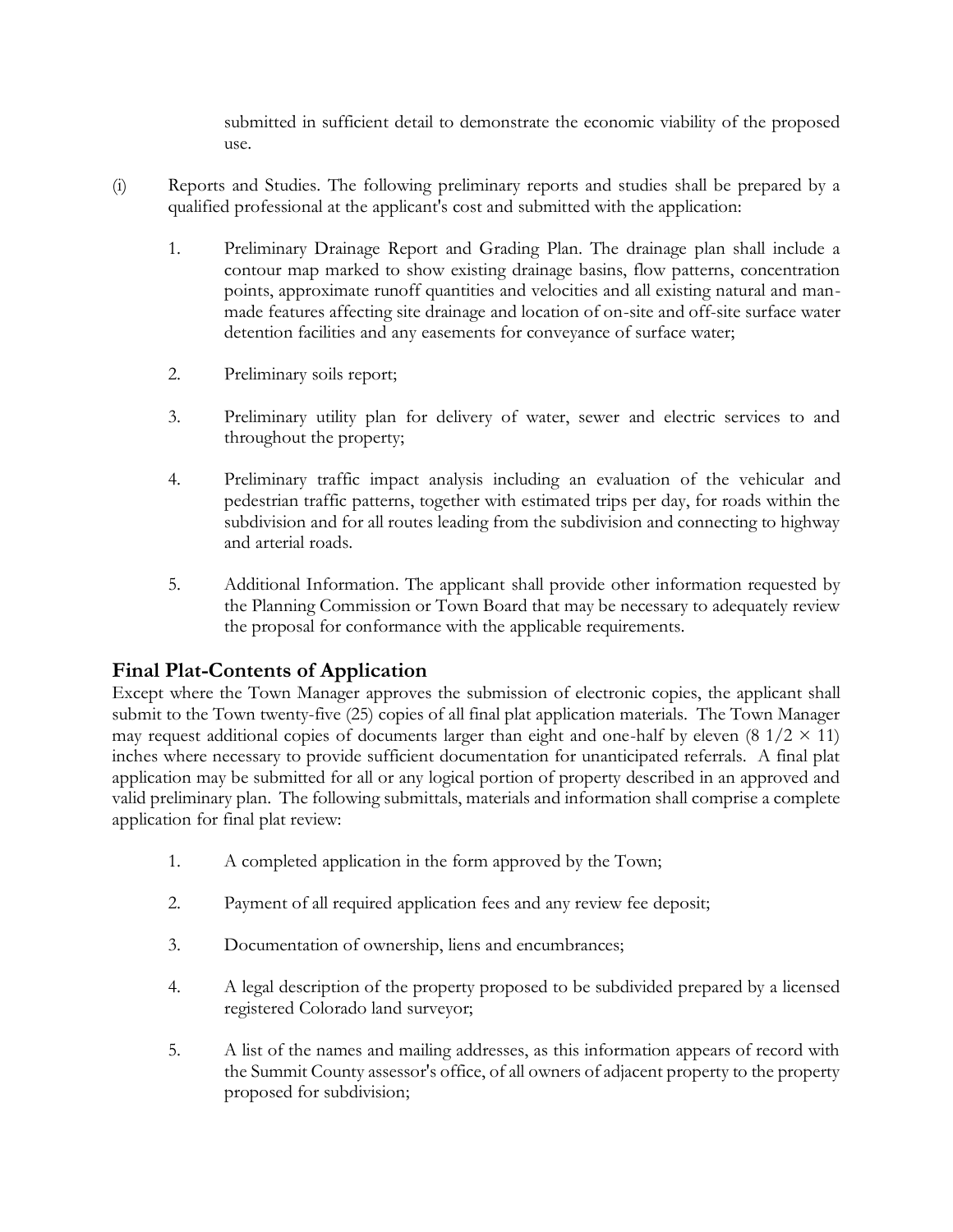- 6. A list of the names and mailing addresses of all mineral owners and lessees of mineral owners as this information appears of record with the Summit County clerk and recorder and assessor's office.
- (b) Final Plat. The final plat shall be drafted at a scale of one inch to one twenty (20) feet by the use of permanent ink on a stable reproducible drafting medium with outer dimensions of twenty-four by thirty-six  $(24 \times 36)$  inches. Maps of two or more sheets shall be referenced to an index map placed on the first sheet. Other scales may be authorized in writing by the Town Manager for larger, lower-density developments provided that the necessary data can be clearly and accurately shown. Where the required data cannot be clearly shown on one plan sheet, additional plan sheets of the same size with easily identifiable match lines may be used.
	- 1. A title that prominently identifies the proposed name of the subdivision together with the phrase "Final Plat";
	- 2. Date of preparation, map scale and north arrow;
	- 3. Name, address and telephone number of the applicant, land owner(s), planner, engineer and surveyor;
	- 4. Total acreage and surveyed description of the area;
	- 5. Primary boundary survey control points with monument descriptions; all parcel lines dimensioned with lengths; curve data including chord lengths and bearings; basis of bearings and relation to true meridian;
	- 6. Tract boundary lines, road right-of-way lines, easements and other sites with accurate bearings and dimensions including chord lengths and bearings, central angles, arc lengths and radii of all curves;
	- 7. Name and right-of-way width of each street. Right-of-way widths are to be shown at each leg of an intersection, at point of curvature and point of tangent, at dead-ends, and at angle points;
	- 8. Locations, dimensions and purposes of all easements;
	- 9. Number or letter to identify each lot, outlot and block. Lots and blocks shall be numbered. All outlots shall be lettered in alphabetical order;
	- 10. An identification of the streets, alleys, easements, parks, open space, and any other public facilities shown on the plat to be dedicated to public use. No areas within the plat may be designated as areas of conditional, planned or future public acquisition. Dedications of public property not made on the final plat shall be made only by general warranty deed unless otherwise approved by the Town Board;
	- 11. Names of all adjoining subdivisions with dotted lines of abutting lots. If the adjoining land is unplatted, it should be shown as such;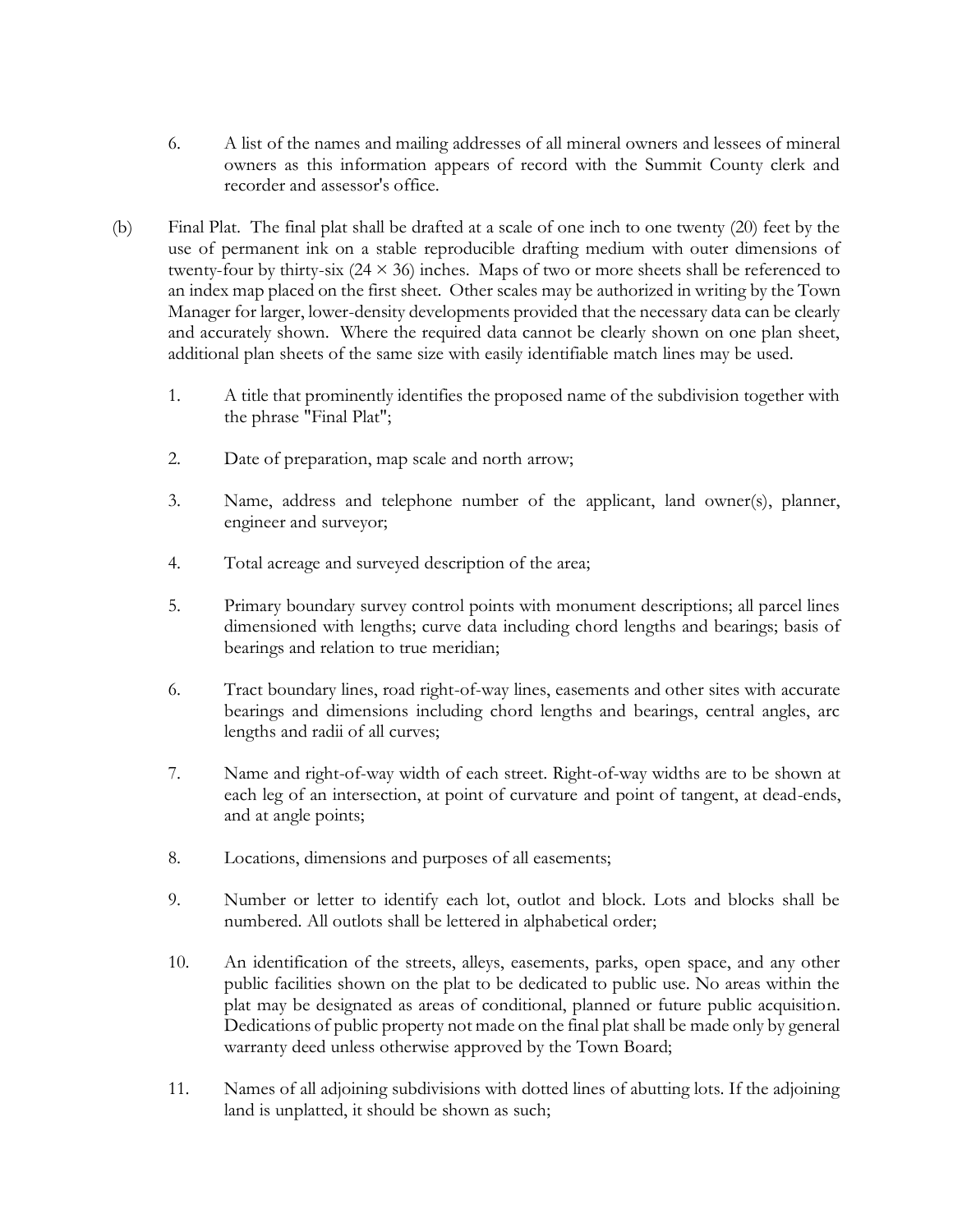- 12. Signature and seal of the registered land surveyor;
- 13. A delineation of the extent of the one hundred (100)-year flood plain; and
- 14. All final plat approval certifications, plat language, and recording information in forms approved by the Town. See Article XIII.
- (c) The following final studies and reports, as may be required by the Town, shall be prepared by a qualified professional at the applicant's cost and submitted with the application:
	- 1. Final drainage report and grading plan;
	- 2. Final soils and geology report;
	- 3. Final utility plan for delivery of water, sewer and electric services to and throughout the property;
	- 4. Final traffic impact analysis including an evaluation of the vehicular and pedestrian traffic patterns, together with estimated trips per day, for roads within the subdivision and for all routes leading from the subdivision and connecting to highway and arterial roads.
- (d) Additional Information Required:
	- 1. One copy of any agreements, conveyances, restrictions, or private covenants that will govern the use and maintenance of the subdivision and any common private open space or private subdivision amenity; and
	- 2. Complete engineering plans and specifications sufficient to commence construction for all public facilities and improvements to be installed, including but not limited to:
		- a. Water and sewer improvements, including all sewer lift stations;
		- b. Streets and related improvements;
		- c. Bridges; and
		- d. Storm drainage, detention and erosion control improvements;
	- 3. One copy of any agreement affecting the subdivision and public or private improvements made with ditch companies, railroad companies, utility providers, and state, county, or local governmental or quasi-governmental agencies;
	- 4. Written description of arrangements and financial institution commitments for providing financial guarantees and sureties for the timely completion of all public improvements;